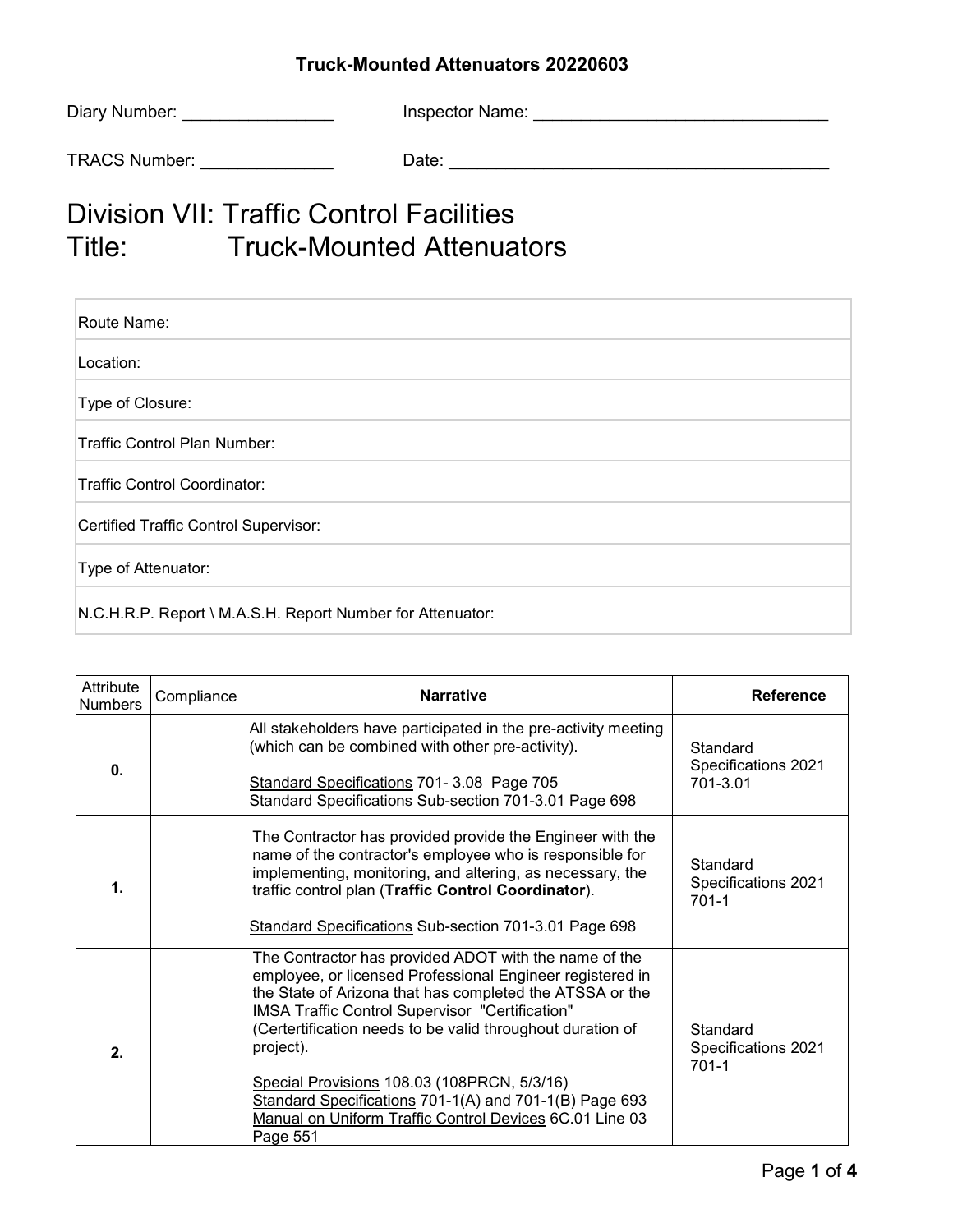| Truck-Mounted Attenuators 20220603 |                                                                                                                                                                                                                                                                                                                                                                                  |                                             |  |
|------------------------------------|----------------------------------------------------------------------------------------------------------------------------------------------------------------------------------------------------------------------------------------------------------------------------------------------------------------------------------------------------------------------------------|---------------------------------------------|--|
|                                    | The Contractor has supplied the ADOT field office with a<br>letter certifying that the Truck-Mounted Attenuators (TMA)<br>meets NCHRP 350 or M.A.S.H. requirements.                                                                                                                                                                                                              |                                             |  |
| 3.                                 | Manual on Uniform Traffic Control Devices (MUTCD) 6F.86<br>Line 01 Page 617<br>NCHRP 350 Report<br>Manual for Assessing Safety Hardware (M.A.S.H.) Report<br>Temporary Traffic Control Design Guidelines Page 10<br>Standard Specifications 701-3.07 Page 703                                                                                                                    | Standard<br>Specifications 2021<br>701-3.07 |  |
| 4.                                 | There is an approved Traffic Control Plan (TCP).<br>Standard Specifications 701-1 Page 693                                                                                                                                                                                                                                                                                       | Standard<br>Specifications 2021<br>701-1    |  |
|                                    |                                                                                                                                                                                                                                                                                                                                                                                  |                                             |  |
|                                    | <b>Truck-Mounted Attenuators and Trailer-Mounted</b><br>Attenuators are configured in conformance with the<br>manufacturer's Recommendations and certification.                                                                                                                                                                                                                  | Standard                                    |  |
| 5.                                 | Manual on Uniform Traffic Control Devices 6F.86 Line 09<br>Page 618<br><b>NCHRP 350 Report</b><br>M.A.S.H. Report<br>Standard Specifications 701-3.07 Page 703                                                                                                                                                                                                                   | Specifications 2021<br>701-3.07             |  |
| 6.                                 | <b>Truck-Mounted Attenuators and Trailer-Mounted</b><br>Attenuators, that require chocking or blocking of the vehicle<br>to meet NCHRP Report 350 or MASH certification shall not<br>be used. {Has the Contractor submitted a NCHRP or MASH<br>report that does not have this requirement noted for Roll<br><b>Ahead Distance?}</b><br>Standard Specifications 701-3.07 Page 703 | Standard<br>Specifications 2021<br>701-3.07 |  |
|                                    |                                                                                                                                                                                                                                                                                                                                                                                  |                                             |  |
| 7.                                 | When ballast (weight) is added to Truck-Mounted<br>Attenuators and Trailer-Mounted Attenuators, it is<br>secured so as not to shift or come loose.<br>Commercial Driver License (CDL) Manual section 3.3 -<br>Securing Cargo<br>Standard Specifications 701-3.07 Page 704                                                                                                        | Standard<br>Specifications 2021<br>701-3.07 |  |
| 8.                                 | When Truck-Mounted Attenuators and Trailer-Mounted<br>Attenuators is being used as a TMA, no loose equipment is<br>stored on the truck bed.<br>Standard Specifications 701-3.07 Page 704                                                                                                                                                                                         | Standard<br>Specifications 2021<br>701-3.07 |  |
| 9.                                 | <b>Truck-Mounted Attenuators and Trailer-Mounted</b><br><b>Attenuators</b> are furnished with a mounted attenuator have<br>shoulder and lap restraint safety belts which are used by the<br>driver (and passenger).<br>Arizona Revised Statutes Title 28. Transportation § 28-909<br>Standard Specifications 701-3.07                                                            | Arizona Revised<br>Statutes § 28-909        |  |
| 10.                                | The Truck-Mounted Attenuators and Trailer-Mounted<br>Attenuators have rear-mounted, black and high-intensity<br>yellow chevron stripes.<br>Standard Specifications 701-3.07 Page 703                                                                                                                                                                                             | Standard<br>Specifications 2021<br>701-3.07 |  |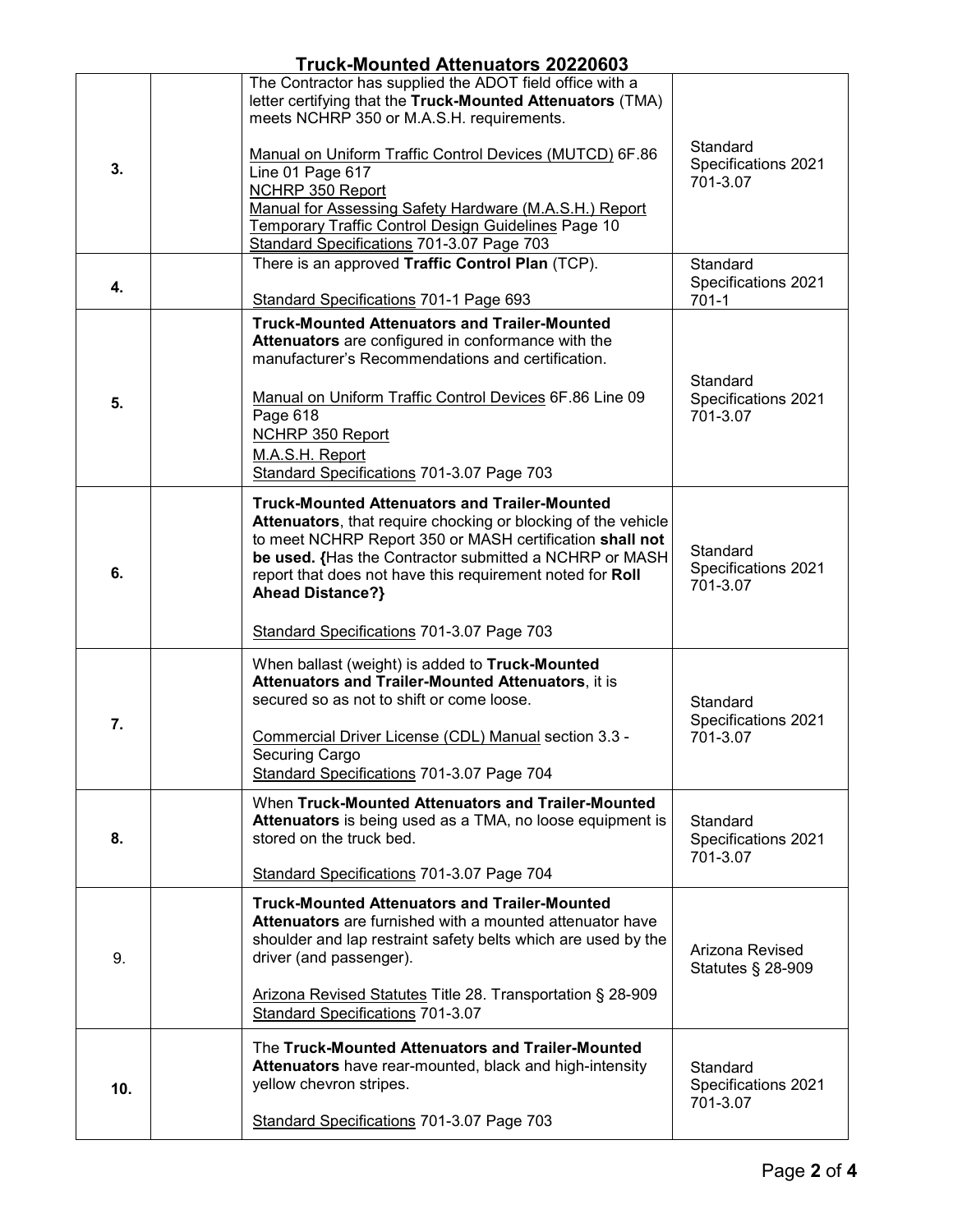| Truck-Mounted Attenuators 20220603 |                                                                                                                                                                                                                                                                                                                                                                                                                                                                                                                                                       |                                             |  |
|------------------------------------|-------------------------------------------------------------------------------------------------------------------------------------------------------------------------------------------------------------------------------------------------------------------------------------------------------------------------------------------------------------------------------------------------------------------------------------------------------------------------------------------------------------------------------------------------------|---------------------------------------------|--|
| 11.                                | <b>Truck-Mounted Attenuators and Trailer-Mounted</b><br>Attenuators have a standard trailer lighting system,<br>including brake lights, turn signals, ICC-bar lights, and 2<br>yellow rotating beacons strobe lights, or LED Lights mounted<br>on opposite rear corners of the truck approximately 4.5 feet<br>above the bottom of the tires.<br>Standard Specifications 701-3.07 Page 703<br>Manual on Uniform Traffic Control Devices 6F.86 Line 06<br>Page 617                                                                                     | Standard<br>Specifications 2021<br>701-3.07 |  |
| 12.                                | The Truck-Mounted Attenuators and Trailer-Mounted<br>Attenuators are kept clean for maximum visibility.<br>Standard Specifications 701-3.07 Page 703 and 701-3.02<br>Page 699                                                                                                                                                                                                                                                                                                                                                                         | Standard<br>Specifications<br>2021 701-3.07 |  |
| 13.                                | <b>Truck-Mounted Attenuators and Trailer-Mounted</b><br><b>Attenuators</b> are furnished at the locations shown on the<br>approved traffic control plans.<br>Standard Specifications 701-3.07 Page 703                                                                                                                                                                                                                                                                                                                                                | Standard<br>Specifications<br>2021 701-3.07 |  |
| 14.                                | The Truck-Mounted Attenuators and Trailer-Mounted<br>Attenuators are positioned in advance of workers and<br>equipment being protected in conformance with the "Roll<br>Ahead Distance" in the manufacturer's certification.<br><b>AASHTO's Chapter 9 Section 1A.11</b><br>Manual for Assessing Safety Hardware (M.A.S.H.)<br><b>NCHRP 350 Report</b><br>Temporary Traffic Control Design Guidelines Page 10<br>Manual on Uniform Traffic Control Devices 6F.86 Line 05<br>Page 617 and Line 07 Page 618<br>Standard Specifications 701-3.07 Page 704 | Standard<br>Specifications 2021<br>701-3.07 |  |
| 15.                                | <b>Truck-Mounted Attenuators and Trailer-Mounted</b><br>Attenuators, Has a copy of the Certificate of Compliance,<br>the letter regarding ballast shall be kept in the truck cab or<br>host vehicle, available for immediate inspection when<br>requested by the Engineer.<br>Standard Specifications 701-3.07 Page 704                                                                                                                                                                                                                               | Standard<br>Specifications 2021<br>701-3.07 |  |
| 16.                                | Operations requiring Truck-Mounted Attenuators and<br>Trailer-Mounted Attenuators are ceased when the<br>attenuation device (crash cushion) is damaged.<br>Standard Specifications 701-3.07 Page 704                                                                                                                                                                                                                                                                                                                                                  | Standard<br>Specifications 2021<br>701-3.07 |  |
| 17.                                | Changeable Message Boards mounted on trucks<br>or trailer is installed per the manufacture's published<br>instructions. The attenuator and truck, as a unit, are<br>certified as crash worthy.<br><b>Manual for Assessing Safety Hardware Report</b><br><b>NCHRP 350 Report</b><br>Standard Specifications 701-3.07 Page 703                                                                                                                                                                                                                          | Standard<br>Specifications 2021<br>701-3.07 |  |
| 18.                                | All messages on truck-mounted Changeable Message<br><b>Boards</b> are approved by the Engineer.<br>Standard Specifications 701-3.08 Page 705                                                                                                                                                                                                                                                                                                                                                                                                          | Standard<br>Specifications 2021<br>701-3.08 |  |